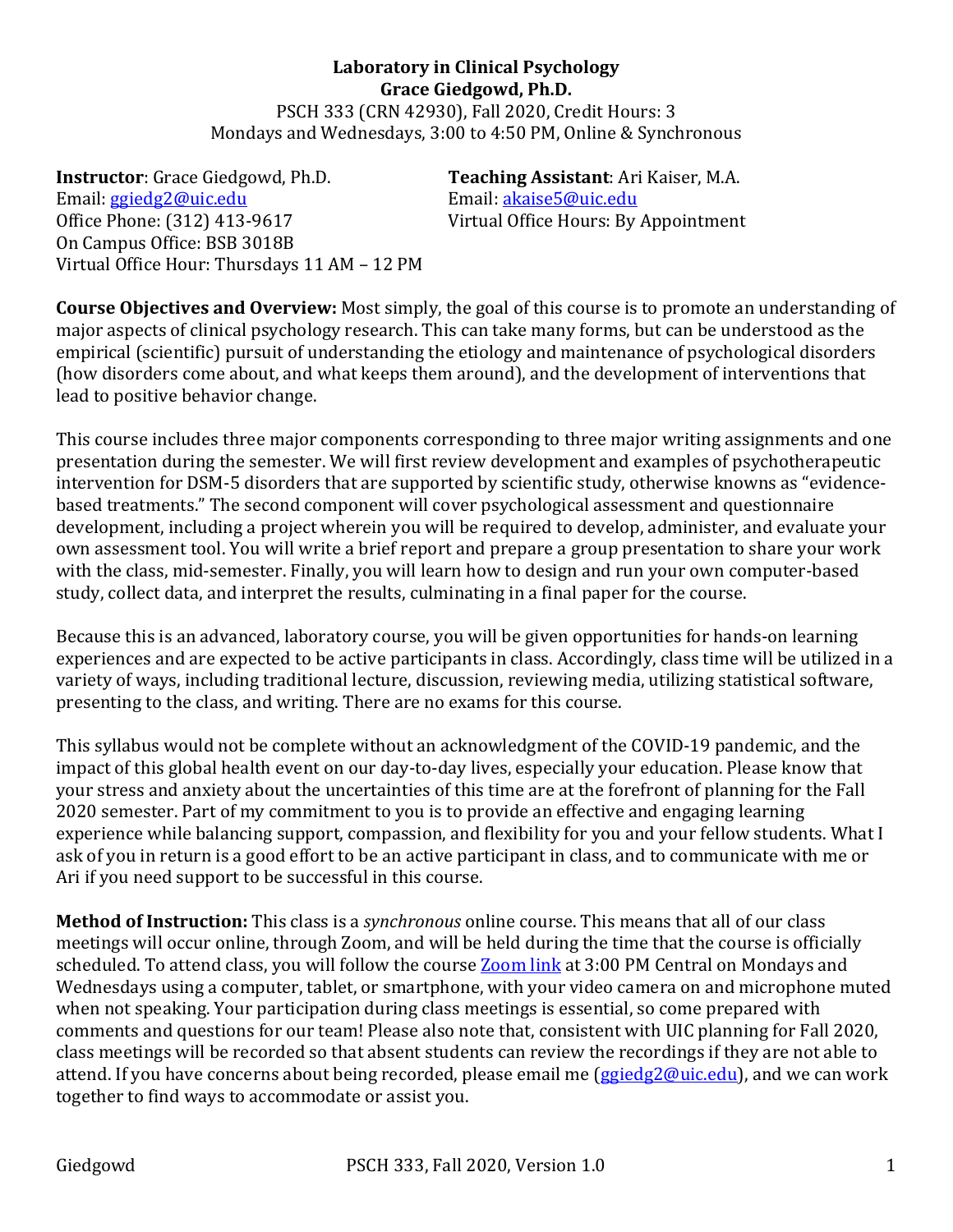**Blackboard Course Site**: Our Blackboard site has been organized to follow the course sequence, as well as highlight important course resources and tools. This will also be the hub of assignment submission and grading, as well as announcements throughout the semester. To make sure you are up to date with this course, make a plan to check our course site on a regular basis. You are strongly encouraged familiarize yourself with the PSCH 333 course page and Blackboard tools, and let myself or Ari know about any questions you may have. For all technical questions about Blackboard, please contact ACCC Learning Technology Services (LTS@uic.edu).

**Pre-Requisites and Co-Requisites:** If you are enrolled in this course, you must have completed PSCH 100 (Introduction to Psychology), PSCH 242 (Introduction to Research in Psychology), and PSCH 343 (Statistical Methods in Psychological Science), as well as either PSCH 270 (Abnormal Psychology) or PSCH 210 (Theories of Personality). Alternatively, you may be currently registered for either PSCH 270 or PSCH 210 and still meet requirements. Please reach out to me if you have any questions.

**Required Technology**: In order to complete the necessary components of this course, you will need access to a personal computer with word processing and presentation software, such as Microsoft Word and PowerPoint. You will also need reliable internet access, with capability for connecting to Zoom video conference classes. This course also requires a computer which allows you to download and use Open Sesame software, available for free online (https://osdoc.cogsci.nl). Please contact ACCC to request and borrow a laptop or be assigned a hotspot for the semester if you do not have the required hardware and internet capabilities (https://accc.uic.edu/forms/laptop-request/).

**Readings:** There are no required resource purchases, such as a textbook, for this course. Required readings will be assigned by the instructor in class and posted on Blackboard. It is expected that readings assigned during class be completed before the next class. While not required, it is strongly encouraged that you have access to an APA 7 Style Guide this semester. Also, you will learn about how to access the Diagnostic and Statistical Manual of Mental Disorders, Fifth Edition (DSM-5) through the UIC Library system. We will utilize the DSM-5 as an anchor for important topics throughout this course.

**Evaluation and Grading:** The grade you earn for this course will be based on your performance across all three major units in this class, as well as class attendance and engagement. Total course points are out of 250. Below is a list of course components and total possible points.

| <b>Course Component</b>                             | <b>Points</b> |
|-----------------------------------------------------|---------------|
| Syllabus Quiz                                       | 5             |
| <b>EBT Topic Submission</b>                         | 5             |
| <b>EBT</b> Paper                                    | 50            |
| Questionnaire Development Paper                     | 50            |
| Questionnaire Development Presentation              | 25            |
| Questionnaire Development Group Contribution Report | 10            |
| <b>Experiment Rough Draft Paper</b>                 | 20            |
| <b>Experiment Final Draft Paper</b>                 | 50            |
| <b>Experiment Group Contribution Report</b>         | 10            |
| Attendance & Class Engagement                       | 25            |
| <b>Total Points Possible</b>                        | 250           |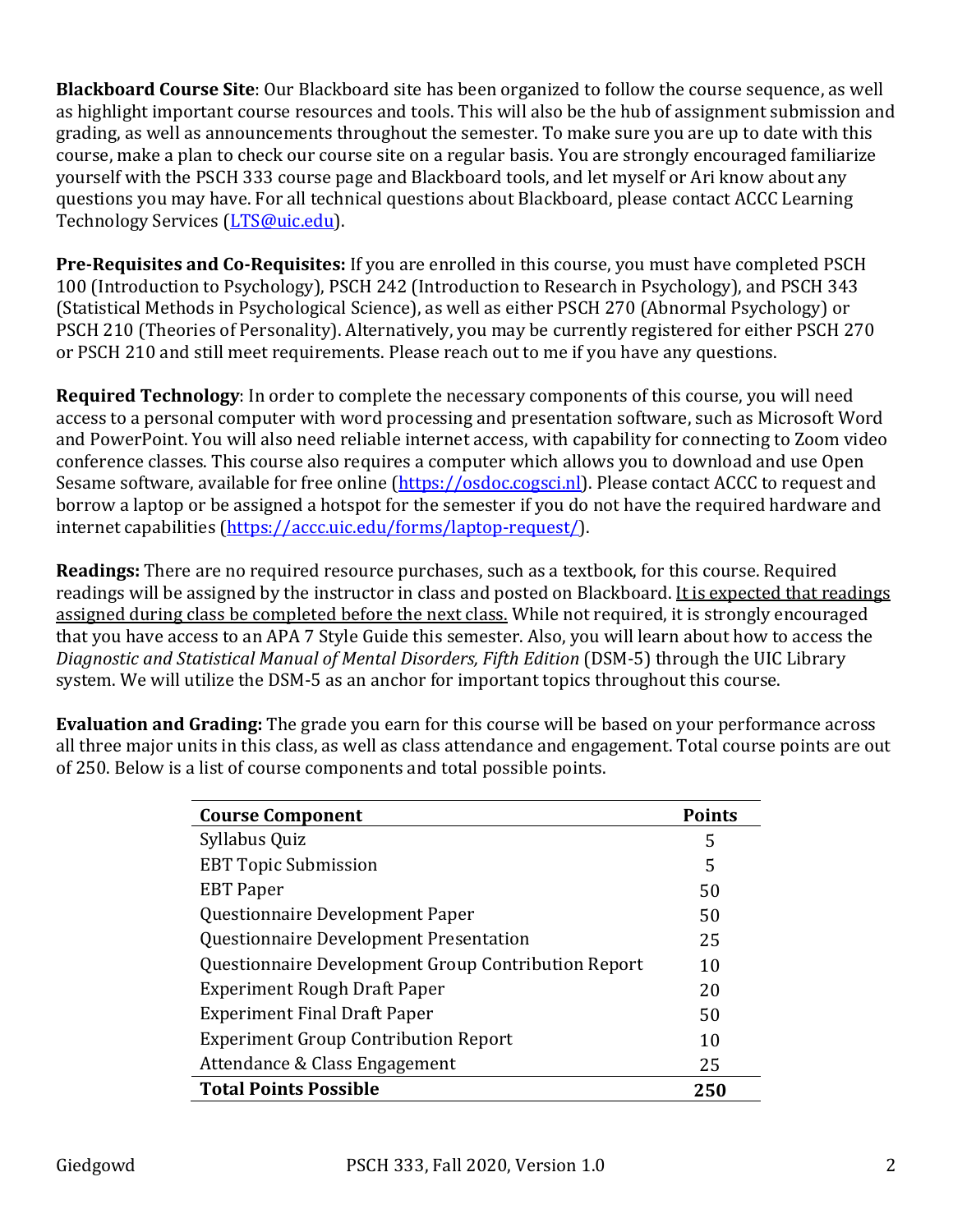As assignments are completed and graded, scores will be entered into the Gradebook on the course Blackboard site. YOU are responsible for reviewing these grades and notifying myself or Ari ASAP with any concerns about grade entry errors. Further, if you are concerned about your performance in the course related to your grades, it is strongly recommended that you attend my and/or Ari's office hours for guidance.

Letter grades will correspond to percentage of points earned as follows:  $90-100\% = A$ ,  $80-89\% = B$ ,  $70-79\% = C$ ,  $60-69\% = D$ , and  $59\%$  and below = F.

Incomplete grades (IN) will only be utilized under conditions consistent with University policy and at my discretion. More information about incomplete designations can be found at https://registrar.uic.edu/student\_records/grading\_system.

## **How to Be Successful in this Course:**

Attendance & Class Engagement – It is expected that you attend all scheduled class meetings, which means you arrive to the class Zoom meetings on time, prepared for class discussion and activities. Not only is attendance and participation a graded component of this course, several class activities are imperative to completion of major class projects! As such, it will be very difficult, if not impossible, to complete this course without attending live class. Zoom classes will be recorded so that absent students can keep up with course material.

Your attendance and class engagement grade (see Evaluation and Grading) is based on live class meetings. If you are interested in making up attendance points in the case of missing a class meeting, you must submit an absence report to me via email (ggiedg2@uic.edu) before the beginning of the next scheduled class. Absence Report Forms can be found on the Blackboard site, and are an opportunity for you to report your review of the recorded class meeting, to include a comment or question about the relevant material for that class, and a plan for making up any in-class work that you missed. Again, live class attendance is critical to your success in this course.

Late Assignments – To earn the highest grade for this course, assignments are to be turned in on Blackboard at 11:59 PM on the date that the assignment is due, unless otherwise noted. As you may have already experienced, Blackboard has a tendency to "go down" at the most inconvenient times. As such, if there are problems with Blackboard submission, I will accept assignments via email as a safety net (with the same  $11:59$  PM deadline).

Late assignments will be accepted up to two days after the deadline. Please note that you will earn a maximum of 90% of total **possible** points if you turn in your assignment one day late, and a maximum of 80% of total possible points if you turn in your assignment two days late. You will earn 0 points for assignments which are turned in three days late or later, or are not turned in at all. For example, if you earned 45 out of a total 50 points on an assignment due on 9/1 at 11:59 PM, and turned it in at 12:00 AM on  $9/2$  (one minute late), you would receive a grade of  $40/50$ . If turned in anytime on  $9/3$ , you would receive 35/50. After that date, your grade would be 0 for the assignment. Note that the late assignment policy does not apply to class presentations. You will only earn points toward your Questionnaire Development presentation grade if your group presents on the designated date (see Course Schedule).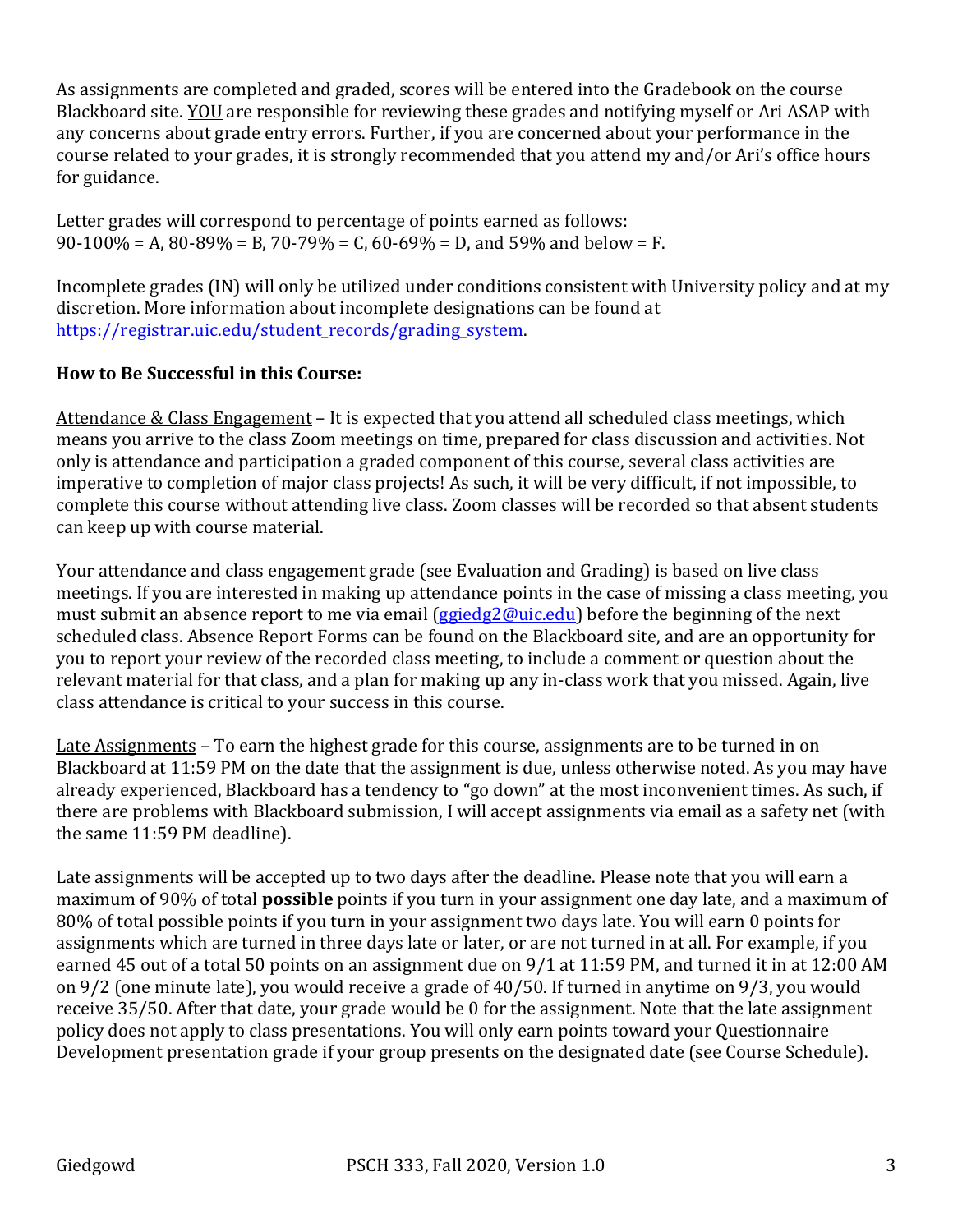Academic Dishonesty and Plagiarism – Any form of academic dishonesty including plagiarism is not tolerated. Plagiarism can be a complex, but important, topic, which will be covered in the beginning of this course. In short, plagiarism is using someone else's work and/or writing and misrepresenting it as your own. Some examples include turning in someone else's paper as your assignment, describing another author's work without citation, or purchasing a paper from another student or author. Academic dishonesty also includes submitting a paper for this course that you have previously written for another course. Please note, while there are some group work aspects of this course, it is unacceptable to "write a paper together" or turn in a paper with components written with or by someone else. Any assignment submitted for this class that includes any type of academic dishonesty will absolutely result in a failing grade for that assignment, and may result in a failing grade for the course and a report to the Office of the Dean of Students. Questions about plagiarism or this policy can be directed to me.

From the University, "As an academic community, UIC is committed to providing an environment in which research, learning, and scholarship can flourish and in which all endeavors are guided by academic and professional integrity. All members of the campus community-students, staff, faculty, and administrators-share the responsibility of insuring that these standards are upheld so that such an environment exists. Instances of academic misconduct by students will be handled pursuant to the Student Disciplinary Policy." This policy can be viewed at the following Office of the Dean of Students page: https://dos.uic.edu/conductforstudents.shtml.

Disability Accommodation-Students with disabilities and require accommodations must be registered with the UIC Disability Resource Center (DRC; (312-413-2183 (voice), (773-649-4535 (VP/Relay), http://www.drc.uic.edu) and provide a letter to the instructor indicating necessary accommodations.

Religious Holidays - If you plan to observe religious holidays during the semester that will result in absence(s) from this course, you **must notify the instructor by the tenth day of the semester** of such dates. You must also give at least five days' notice in advance of absences due to religious holidays. We will make every reasonable effort to honor these requests, and you will not be penalized for missing the class or any class work completed on that date. Any grievances for which you would like to request remedy can be filed through the campus grievance procedure. Useful links related to religious holiday absence include the Office for Access and Equity (OAE) Religious Calendar page (http://oae.uic.edu/religious-calendar/) and OAE Student Grievance page (http://oae.uic.edu/resources/grievance-procedures/student-academic-grievances/). 

Grievances - From the University, "UIC is committed to the most fundamental principles of academic freedom, equality of opportunity, and human dignity involving students and employees. Freedom from discrimination is a foundation for all decision making at UIC. Students are encouraged to study the University's "Nondiscrimination Statement". Students are also urged to read the document "Public Formal Grievance Procedures". Information on these policies and procedures is available on the University web pages of the Office of Access and Equity: https://oae.uic.edu."

Student Evaluation of Teaching  $(Course\;Evaluations) - Student\;feedback\; is\; critical\; to\; improving\; courses$ at UIC. Throughout the duration of the course, it is encouraged that you provide feedback about teaching directly to the instructor and TA, if possible. At the end of the course, you will be sent a formal course evaluation invitation via email. Please be sure to complete this evaluation, and double check that you are completing it for the correct course ("Laboratory in Clinical Psychology with Grace Giedgowd"). These final course evaluations are to be completed before the first day of final exam week.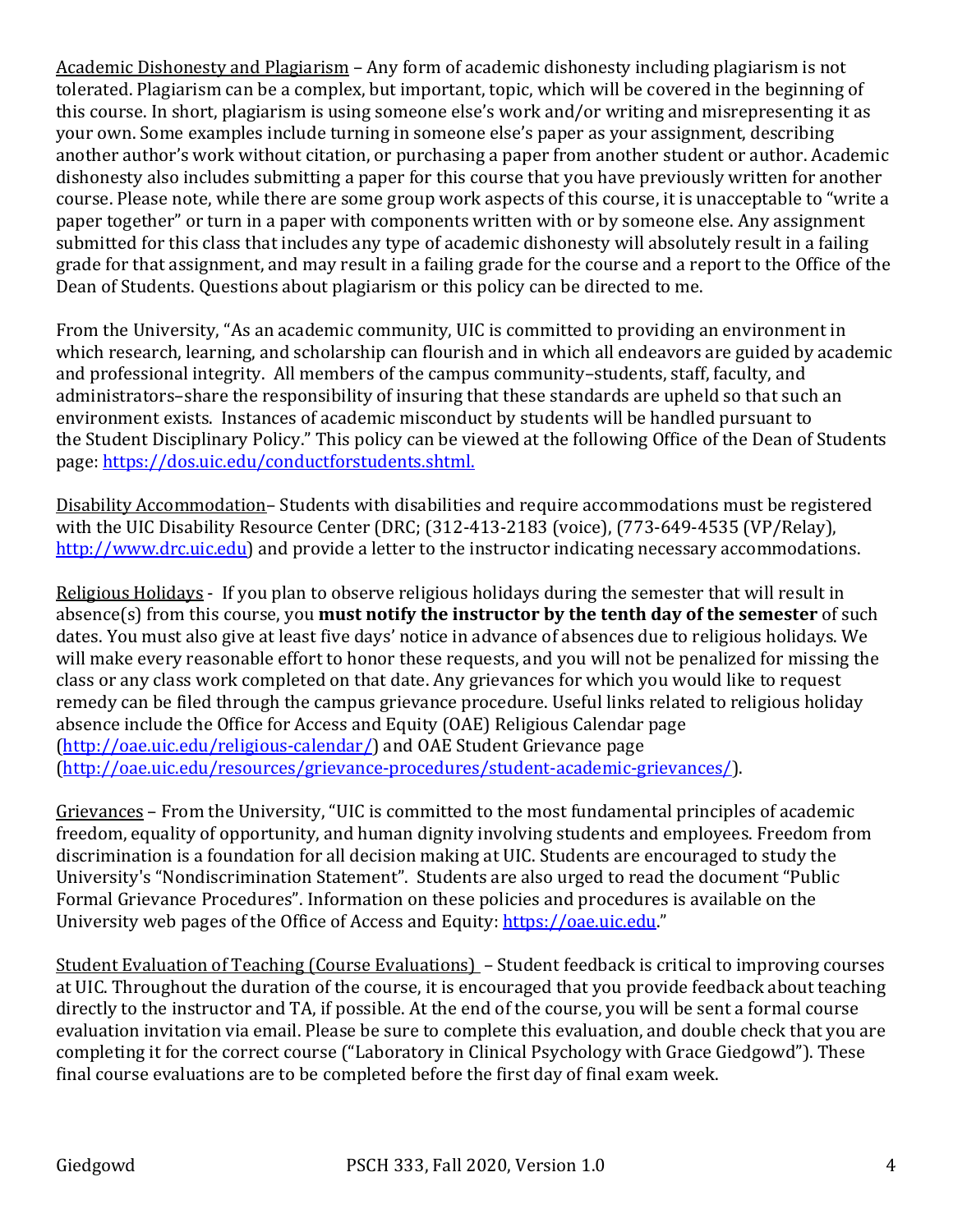## **Course Schedule (Subject to Change):**

| <b>Week Number</b> | <b>Date</b> | <b>Primary Class Focus</b>                                                                                              |
|--------------------|-------------|-------------------------------------------------------------------------------------------------------------------------|
| Week 1             | 8/24/20     | Introduction to the Course and Our Group                                                                                |
|                    | 8/26/20     | Introduction to Research in Clinical Psychology, Review of the<br>Scientific Method,<br>Syllabus Quiz due 8/28 11:59 PM |
| Week 2             | 8/31/20     | <b>Psychotherapy Outcomes Studies</b>                                                                                   |
|                    | 9/2/20      | Writing in APA Style<br>EBT Paper Topic due 9/2 11:59 PM<br>Last Day for Add/Drop is 9/4                                |
| Week <sub>3</sub>  | 9/7/20      | No Class                                                                                                                |
|                    | 9/9/20      | <b>Evidence Based Treatment</b>                                                                                         |
| Week 4             | 9/14/20     | <b>Evidence Based Treatment Continued</b>                                                                               |
|                    | 9/16/20     | Wrapping up EBT Unit, Introduction to Measurement in Clinical<br>Psychology<br><b>EBT Paper due 9/18 11:59 PM</b>       |
| Week <sub>5</sub>  | 9/21/20     | <b>Measurement in Clinical Psychology</b>                                                                               |
|                    | 9/23/20     | Issues of Reliability & Validity, Set Up Questionnaire Groups,<br><b>Brainstorm Topic</b>                               |
| Week 6             | 9/28/20     | In-Class Questionnaire Development                                                                                      |
|                    | 9/30/20     | Finish Questionnaire, Add to Qualtrics, Start Preparing<br>Presentation                                                 |
| Week 7             | 10/5/20     | Distribute Questionnaires, Collect Data, Enter into SPSS                                                                |
|                    | 10/7/20     | Reliability and Validity Continued, Run Descriptives, Cronbach's<br>Alpha                                               |
| Week 8             | 10/12/20    | <b>Presentations in Psychology</b>                                                                                      |
|                    | 10/14/20    | Questionnaire Presentations Day 1*<br>Day 1 Group Contribution Report due 10/14 11:59 PM                                |
| Week 9             | 10/19/20    | Questionnaire Presentations Day 2*<br>Day 2 Group Contribution Report due 10/19 11:59 PM                                |
|                    | 10/21/20    | More Methods in Clinical Psychology, Introduction to Open Sesame,<br>Questionnaire Development Paper due 10/23 11:59 PM |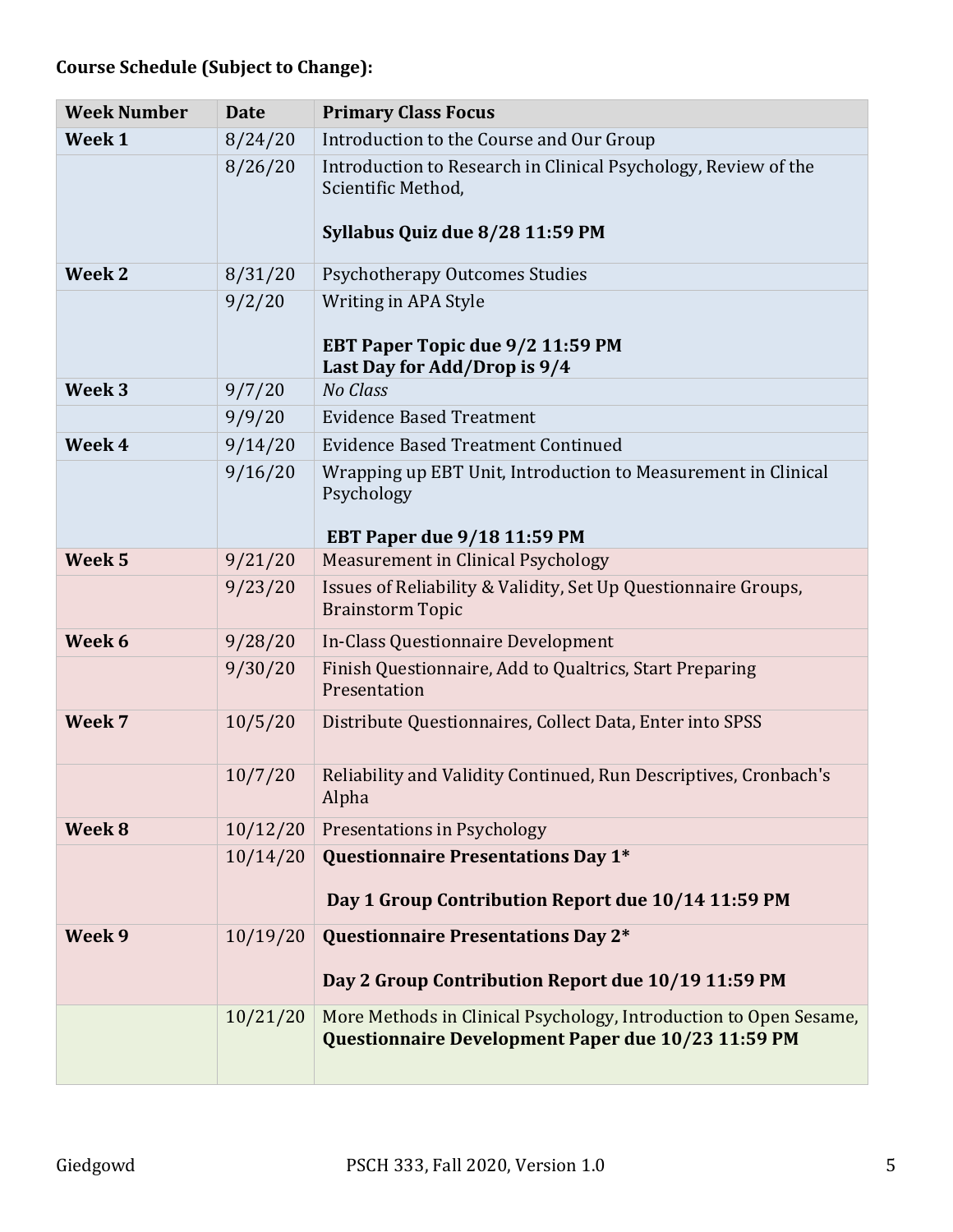| Week 10 | 10/26/20 | Computer-Based Experiments in Clinical Psychology                                         |
|---------|----------|-------------------------------------------------------------------------------------------|
|         | 10/28/20 | Work on Experiments: Groups and Ideas<br>Last Day for W is 10/30                          |
| Week 11 | 11/2/20  | <b>Work on Experiments: Start Programming</b>                                             |
|         | 11/4/20  | Work on Experiments: Test, and Distribute                                                 |
| Week 12 | 11/9/20  | Data Collection, What Makes a Good Hypothesis and Review of<br><b>Stats</b>               |
|         | 11/11/20 | Data Analysis<br>Rough Draft of Experiment Paper due 11/13 at 11:59 PM                    |
| Week 13 | 11/16/20 | <b>What Makes a Good Paper?</b>                                                           |
|         | 11/18/20 | <b>Experiment Unit Continued</b><br><b>Group Contribution Report due 11/18 11:59 PM</b>   |
| Week 14 | 11/23/20 | <b>Catch Up Day</b>                                                                       |
|         | 11/25/20 | <b>No Class</b>                                                                           |
| Week 15 | 11/30/20 | Paper Check In, Careers in Clinical Psychology                                            |
|         | 12/2/20  | <b>Course Wrap Up, Evaluations</b><br><b>Experiment Final Papers due 12/4 at 11:59 PM</b> |

\*Late Assignment policies do not apply to in-class presentations, as they are scheduled to occur during class. Groups who do not present their work on their assigned presentation date will earn 0 for this course component.

Some Academic Deadlines related to course enrollment are noted above. Please consult this term's Academic Calendar for a comprehensive overview of important dates (https://catalog.uic.edu/ucat/academic-calendar/). 

## **Helpful Resources:**

UIC Writing Center - This is a writing intensive course, which can be challenging. The UIC Writing Center is an invaluable resource for writing support, improving effective communication, and meeting deadlines. From their website  $(\frac{https://writingcenter.uic.edu/}{https://writingcenter.uic.edu/})$ . This semester, the Writing Center is offering online, synchronous appointments for students, during which you can interact live with a tutor. In addition, they are offering asynchronous support: Students can submit several pages of writing to the Center and get feedback within 48 hours.

UIC Library - The library is located both on east and west campus, provides access to resources, study rooms, and research support both online via chat and in person. At Daley Library on the east side of campus, stop by the reference desk in the IDEA Commons, or make an appointment for research help on either side of campus. Learn more about library policies at http://library.uic.edu/. To find research materials in specific subject areas view the Research Guides at http://researchguides.uic.edu/.